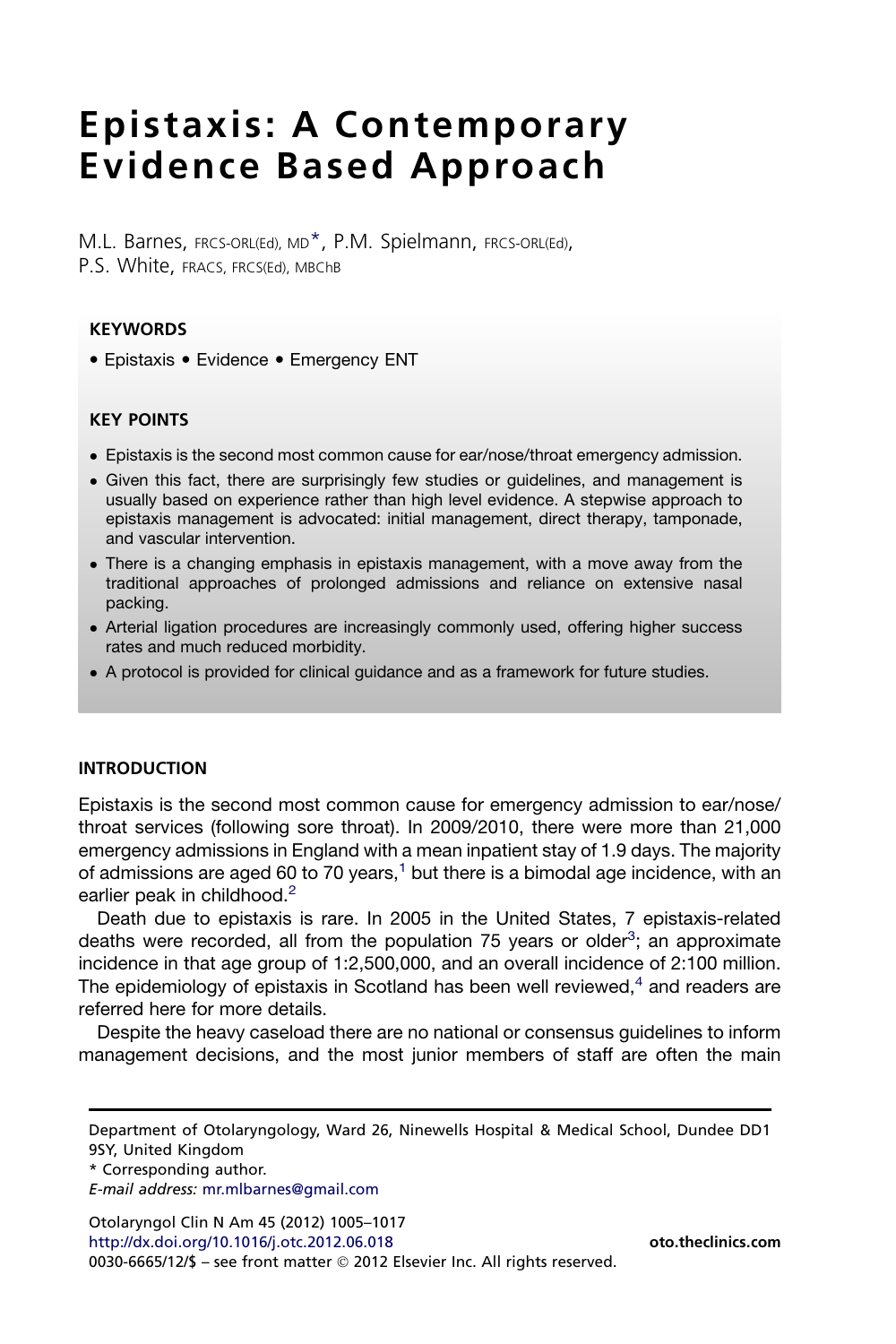caregivers.[5](#page-9-0) Across different centers, investigation profiles and treatment preferences vary. There are areas of controversy, and non-standardized practice exists. This situation needs to be addressed in an evidence-based fashion. The purpose of this article, therefore, is to review the literature concerning the management of epistaxis and to make recommendations (evidence-based where available) for treatment.

# METHODS

A literature review was performed in July 2011. PubMed was searched using the term "Epistaxis"[Majr], limited to reviews within the last 10 years. Relevant articles were identified and obtained, as well as important ancestor references. Further specific searches were conducted without limits, to address each theme within the review, for example, "Epistaxis"[Majr] AND "Blood Coagulation Disorders"[Mesh]. More than 200 articles were reviewed, although few provided primary evidence beyond expert opinion to guide the development of an overall management protocol.

# A MANAGEMENT PATHWAY Management of Epistaxis

A stepwise approach to epistaxis management is advocated. In order, this should be initial management, followed by direct therapy, tamponade, and vascular intervention. When control of bleeding is not achieved, timely progression through the management steps is essential ([Fig. 1](#page-2-0)).

# Pathway Progression: Uncontrolled Epistaxis

Direct therapy or tamponade will almost invariably reduce bleeding, but sometimes control is not absolute, and intermittent or minor ongoing bleeding may occur. In such cases, a clinical decision must be made as to whether to progress with further management as per uncontrolled epistaxis, or to observe the patient. Such is not uncommon in cases of coagulopathy, where bleeding times may be significantly prolonged. The decision must be based on the ongoing rate of bleeding and the patient's risks. In some cases, a little further air in a tamponade balloon (often required within the hour after initial insertion), or applying a procoagulant dressing to an oozing cautery site (eg, Surgicel absorbable hemostat, Ethicon Inc, Somerville, NJ; or Algosteril Alginate Fiber Absorbable Hemostat, Smith & Nephew PLC, London, UK) may be helpful. Patients must not, however, sit for prolonged periods with poor control, multiple nasal packs, and no further intervention. These patients must receive a pack or vascular intervention if required.

# Protocol Completion: Treated Epistaxis

Where possible, epistaxis should only be considered adequately treated when a topical therapy or vascular intervention has been used, although when a thorough examination has not identified a bleeding site, and simple vasoconstriction or tamponade has led to initial control, longer-term resolution may be achieved through normal hemostatic and tissue repair mechanisms in some cases.

# Step 1. Initial management of epistaxis

Immediate management includes an Advanced Life Support–type ABC assessment (Airway, Breathing, Circulation) and resuscitation. Epistaxis is not usually an immediate airway threat but patients should be sat upright, and encouraged to lean forward and clear any clots from their pharynx. An assessment of blood loss (eg, volume, time, number of tissues, towels, or bowls) and the degree of any hypovolemic shock should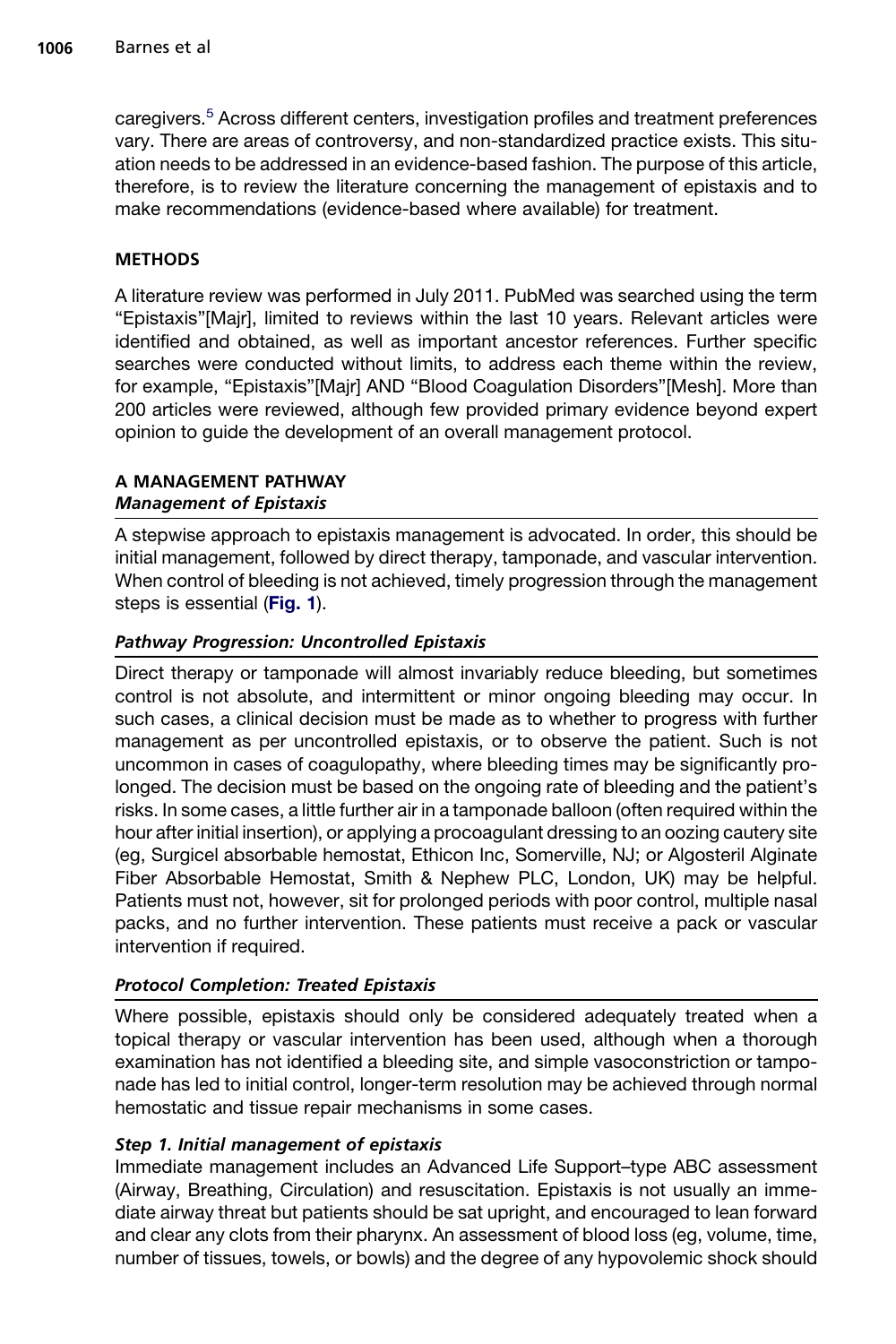<span id="page-2-0"></span>

Fig. 1. Adult epistaxis management pathway. BID, twice a day; EUA, examination under anesthesia; IHD, ischemic heart disease; AEA, anterior ethmoid artery; SPA, sphenopalatine artery.

be made, while establishing venous access and fluid resuscitation where indicated. Gloves, gowns, and goggles are essential to protect both clinician and patient. A medical and drug history may elucidate precipitants. The side of bleeding as well as whether it is predominantly anterior or posterior should be determined.

In exceptional circumstances, postnasal bleeding may be so heavy as to warrant an immediate balloon pack (eg, Foley catheter and anterior pack) to prevent further blood loss, with arrangements for transfer to theater. In general, however, the first priority is to visualize the bleeding area through initial hemostatic measures and examination. Depending on the bleeding site, and local skills and facilities, this may be best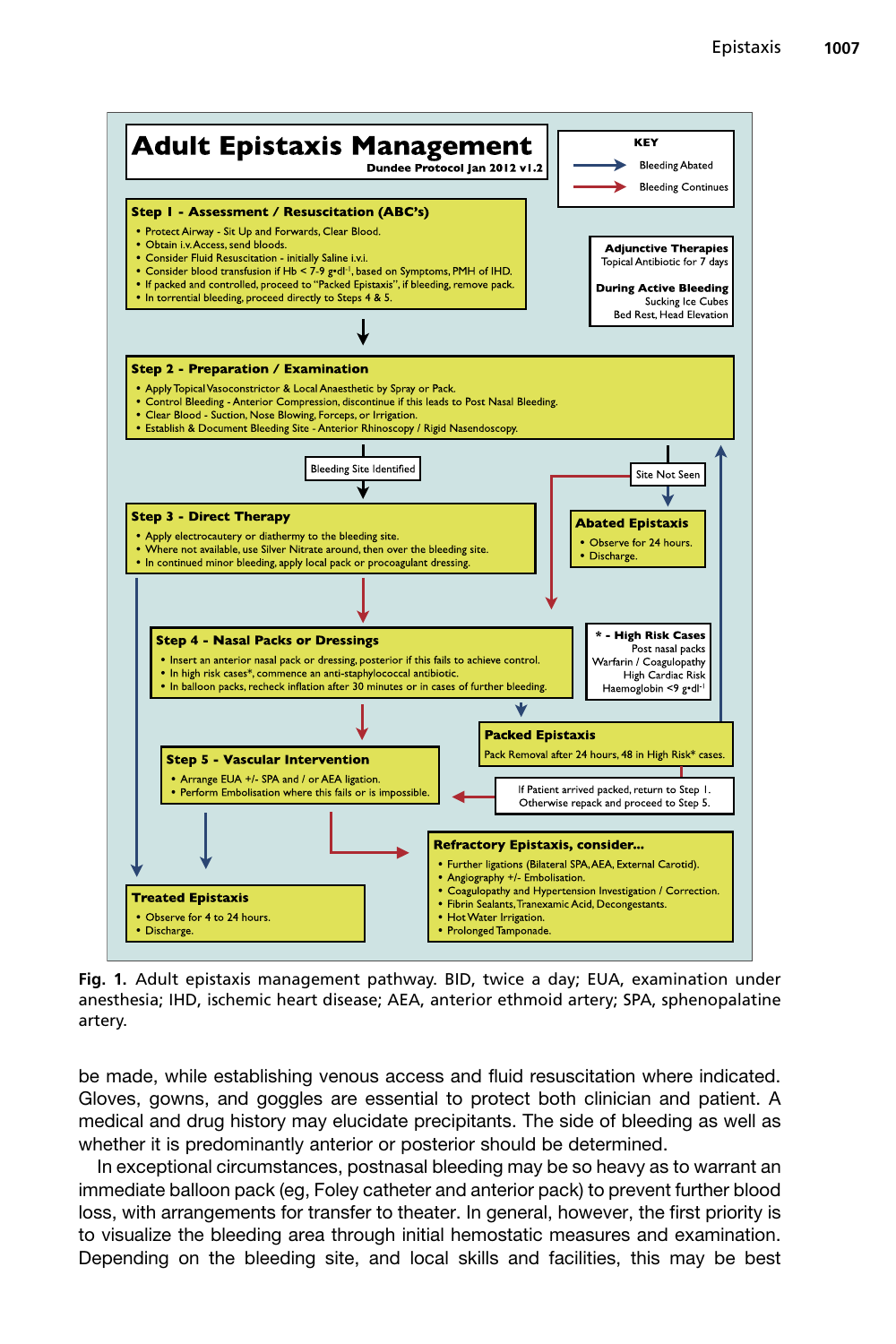achieved with a nasal thudicum or speculum in conjunction with a headlight or mirror, an auroscope, microscope, or endoscope, noting that each approach has its limitations. Nasoendoscopy facilities, above all others, are essential; identifying 80% of bleeding sites not otherwise seen.<sup>[6](#page-9-0)</sup>

Blood will likely obstruct the view to the bleeding site. In anterior nasal bleeding, this can be controlled through anterior nasal compression for 10 to 60 minutes in conjunc-tion with topical vasoconstrictors.<sup>[7](#page-9-0)</sup> If hemostasis is not achieved or nasal compression only leads to postnasal bleeding, it should be discontinued, and an attempt made to clear blood and visualize the site with suction, forceps, irrigation, $8$  or nose blowing. These methods may achieve initial hemostasis, and/or allow bleeding site visualization necessary for direct therapies such as cautery.

Topical vasoconstrictor preparations recommended include 1:1000 adrenalin (epinephrine), $90.5\%$  $90.5\%$  phenylephrine hydrochloride,<sup>[10](#page-9-0)</sup> 4% cocaine, or 0.05% oxymetazoline solution, $<sup>7</sup>$  $<sup>7</sup>$  $<sup>7</sup>$  but few comparisons have been conducted. One study suggested</sup> that oxymetazoline may be more effective than 1:100,000 (dilute) adrenalin, and equally effective with less propensity to induce hypertension when compared with 4% cocaine.[11](#page-9-0)

Investigations A full blood count will facilitate assessment of blood loss and shock. A biochemistry profile may indicate circulatory effects on renal function or the breakdown products of a large volume of ingested blood. A sample should be sent to establish blood group and match of transfusion products (eg, red cells, plasma, or platelets). Routine coagulation profiles are not recommended, $12-14$  unless the patient takes warfarin or is admitted as a child.<sup>[15](#page-9-0)</sup> Angiography has an essential but infrequent role in excluding potentially fatal carotid aneurysms in trauma and in cases of heavy postsurgical bleeding.

## Step 2. Direct therapy

Silver nitrate cautery Cautery using topical anesthetic is advocated by most investigators as the optimal management in adult epistaxis. Nonetheless, in 1993 only 24% of cases referred to specialist otolaryngology units in the United Kingdom were managed in this way, with 76% undergoing nasal packing. $5$ 

Silver nitrate cautery is common but is difficult in the context of active bleeding, where electrocautery or electrocoagulation (diathermy) may be more effective. A local cauterizing solution is achieved by touching a dry salt silver nitrate tipped applicator against moist mucosa. The objective is direct cautery of the bleeding site, but initial circumferential contact may facilitate control of bleeding and more definitive results.<sup>[8](#page-9-0)</sup>

Silver nitrate is available in 75% and 95% preparations. A histopathological study comparing the two found that 95% silver nitrate caused twice the depth of burn, which it was thought might increase the risk of complications including septal perforation.<sup>[16](#page-9-0)</sup> It is believed that bilateral cautery may also increase the risk of septal perforation,<sup>[17](#page-9-0)</sup> with a 4- to 6-week interval being advocated between sides,<sup>[18](#page-9-0)</sup> although Link and colleagues<sup>[19](#page-9-0)</sup> found this not to be the case using silver nitrate ( $n = 46$ ).

Silver nitrate  $(AgNO<sub>3</sub>)$  can cause black staining, which may be addressed by application of saline (NaCl) to form silver chloride (AgCl) and sodium nitrate (NaNO $_3)^{20}$ ; both are white crystals, and the latter is readily soluble in water. Stains usually resolve over a period of weeks, $21$  but permanent mucosal tattooing has been reported. $22-24$ 

Electrocautery and electrocoagulation (diathermy) Toner and Walby $^{25}$  $^{25}$  $^{25}$  compared routine use of hot-wire electrocautery with use of silver nitrate, finding no difference in the rates of recurrent bleeding at 2 months, although the confidence interval (CI)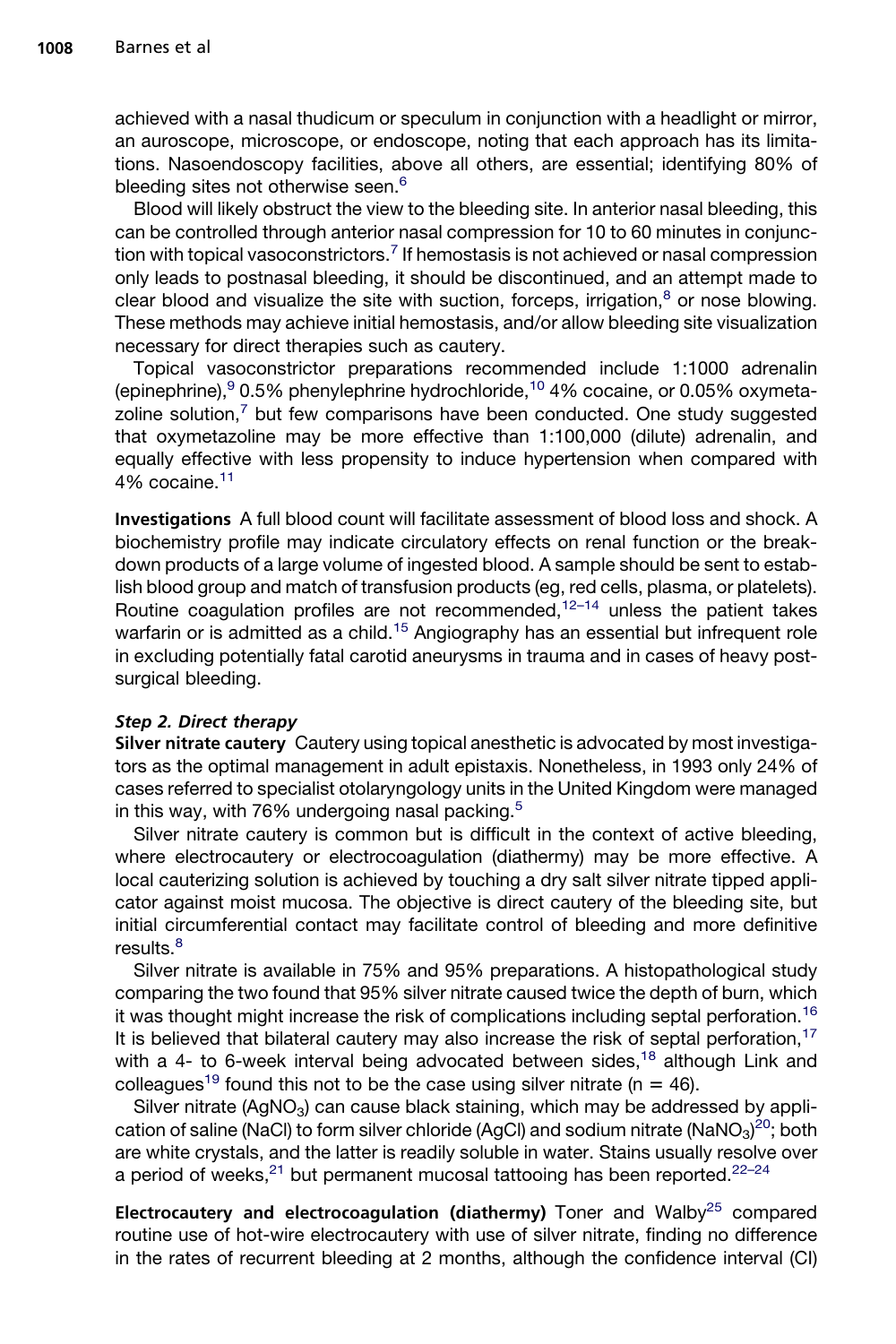was broad, with some trend toward greater benefit with electrocautery (95%  $CI - 11\% - 24\%$ ).

Although specialist equipment is required, electrocautery (hot wire) or diathermy may have advantages over silver nitrate, which can be difficult to apply to the site in cases of uncontrolled bleeding. No further electrocautery or electrocoagulation studies were identified.

After direct therapy, in some cases of minor ongoing bleeding, the addition of a hemostatic dressing such as Surgicel (Ethicon) or Kaltostat (ConvaTec Ltd, Skillman, NJ), or the use of a very localized pack over the bleeding site, may help to prevent further pathway progression.

## Step 3. Nasal packs or dressings

If local therapy fails, control of bleeding can be achieved by tamponade, using a variety of nasal packs, or by promotion of hemostasis through nasal dressings. Modern nasal packs are easily and relatively comfortably inserted by practitioners not specialized in otorhinolaryngology, for example, in the emergency department, ambulance, or family practice. As a consequence, many patients now arrive at the authors' department with packs inserted. However, this does prevent immediate direct therapy, which might otherwise allow a treated patient to be sent home. Once a pack is inserted, it is usually recommended that it is left in place for 24 hours, necessitating admission, although care at home with packs has been described.<sup>[10](#page-9-0)</sup>

A variety of nasal packing materials is available. Examples include polyvinyl acetal polymer sponges (eg, Merocel, Medtronic Inc, Minneapolis, MN), nasal balloons (eg, the Rapid Rhino Balloon pack with a self-lubricating hydrocolloid fabric covering, ArthroCare Corp, Austin, TX), nasal dressings (eg, Kaltostat calcium alginate, Conva-Tec Ltd), and traditional ribbon packs, for example, BIPP (Bismuth, Iodoform, Paraffin Paste) or petroleum jelly–coated ribbon gauze. Each of these packs is illustrated in Fig. 2. Some (eg, Rapid Rhino, Kaltostat) are reported to provide procoagulant surfaces, which may be helpful in coagulopathic patients, most commonly those on warfarin.



Fig. 2. Common nasal packs and dressings. (A) Merocel (polyvinyl acetal polymer sponge pack); (B) Rapid Rhino (self-lubricating hydrocolloid covered balloon pack); (C) a traditional ribbon pack, in this case BIPP (Bismuth Iodoform Paraffin Paste); (D) Surgicel (oxidized regenerated cellulose absorbable hemostat); (E) Algosteril (alginate fiber absorbable hemostat).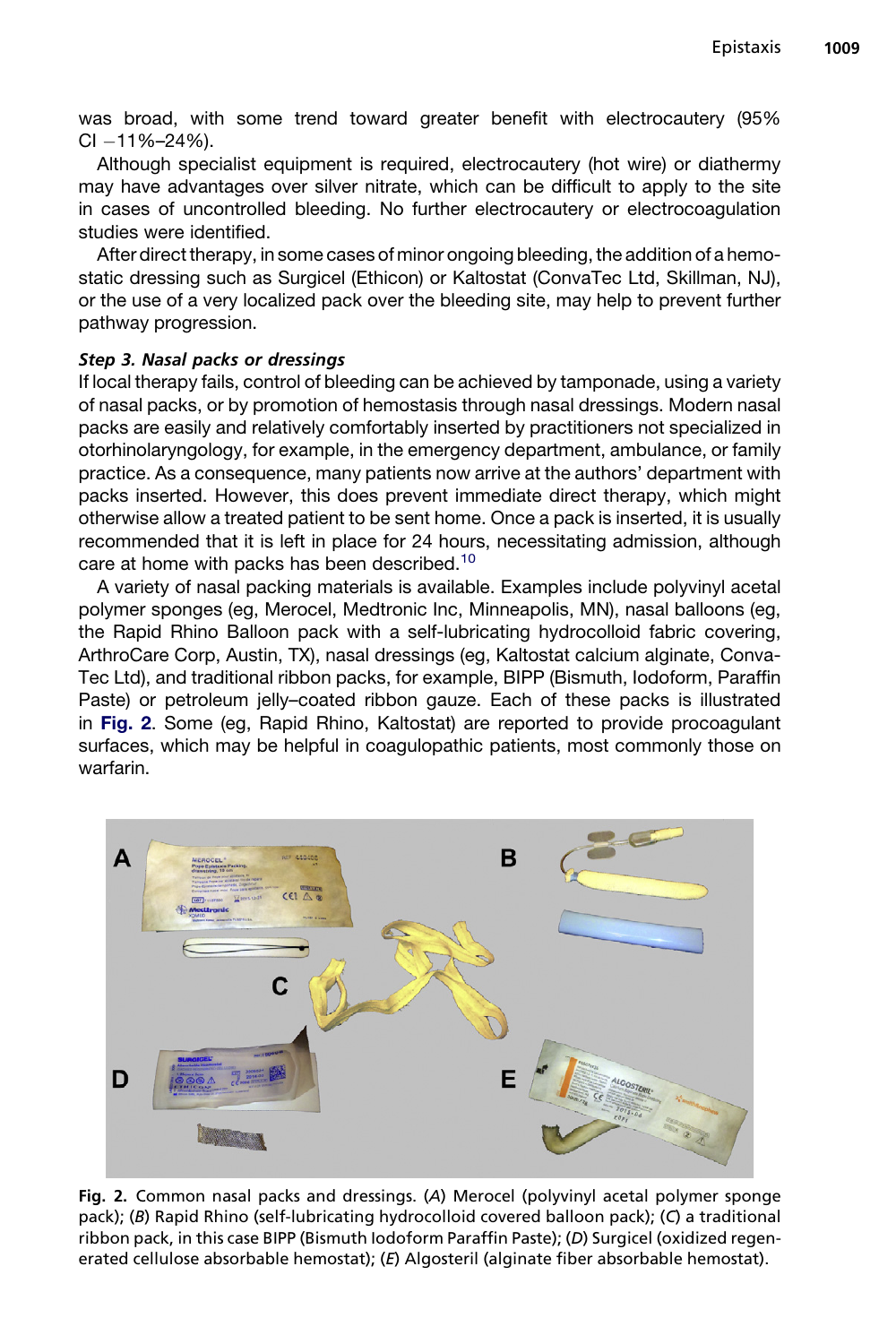A nasopharyngeal pack may be placed in posterior epistaxis (approximately 5% of  $cases^{\circ 6}$ , especially when initial anterior packs fail. Traditional postnasal packs were rolled gauze attached to tapes passed out through the nose and mouth to secure.<sup>[26](#page-10-0)</sup> More recently, Brighton or Foley catheters have been used, inflated with saline and secured transnasally with an anterior clamp, for example, an umbilical clip.

Postnasal packs are extremely uncomfortable and are prone to cause significant hypoxia.[27](#page-10-0) Hospitalization, oxygen therapy via face mask, and in some cases sedation are required; a combination that increases the risks of hypoxia and aspiration. Other complications of nasal packs (especially nasopharyngeal) include displacement with airway obstruction, pressure necrosis of the palate, alar or columellar skin, and sinus infection or toxic shock syndrome. The latter is caused by staphylococcal exotoxin TSST-1, and presents with fever, diarrhea, hypotension, and a rash.[26](#page-10-0) *Staphylococcus aureus* can be isolated in one-third of patients, of which 30% produce the exotoxin.[28](#page-10-0) Therefore, prolonged packing should be avoided and anti-staphylococcal antibiotics prescribed if a pack is to remain in situ for more than  $24$  hours<sup>[8](#page-9-0)</sup> (see discussion on high-risk cases).

Balloon packs may deflate over time, $^{29}$  $^{29}$  $^{29}$  so should be checked after the first hour or if bleeding recommences. Some minor ongoing bleeding is not uncommon immediately following pack insertion, and may resolve given careful observation.

Following pack removal it is imperative to examine the nasal cavity, to exclude underlying abnormality and to identify and manage the bleeding source if possible.

#### Step 4. Ligation/embolization

Surgery In a 1993 United Kingdom national survey of practice, 9.3% of epistaxis patients referred to an otolaryngologist required a posterior nasal pack (commonly a Foley catheter). A general anesthetic was required in 5.6% to control bleeding, and fewer than 1% had a formal arterial ligation (ethmoid, maxillary, or external carotid).<sup>[5](#page-9-0)</sup>

In the authors' own center, with 593 acute admissions for epistaxis over the last 2 years, 47% had hospital stays of 1 day or less. Of the 317 longer-term cases, 7% were taken to theater and underwent arterial ligation: 21 of the sphenopalatine artery (SPA) and 2 of the anterior ethmoid artery (AEA). In some cases, the theater equipment and anesthetic will facilitate visualization of the bleeding site, bleeding control, and direct cautery. Where this remains impossible, or uncertainty is present about the control established, arterial ligation is performed.

In the past, ligation was commonly of the maxillary artery or the external carotid artery. Although the distribution of these arteries is wider, recent studies suggest that SPA ligation is more successful, possibly because of difficulties completing the other procedures, or a failure to address more distal collateral circulation.<sup>[30](#page-10-0)</sup> SPA ligation is associated with minor complications such as nasal crusting, decreased lacrimation, and paresthesia of the palate or nose.<sup>[31](#page-10-0)</sup> Septal perforation and inferior turbinate necrosis have also been reported.<sup>[32,33](#page-10-0)</sup>

By contrast, ligation of the maxillary artery through a canine fossa approach can be complicated by dental or nasolacrimal duct injury, facial and gum numbness, or oroantral fistula.<sup>[34](#page-10-0)</sup> Ligation of the external carotid artery is associated with a small risk of injury to the hypoglossal and vagus nerves, and a lower success rate. $30$ 

When compared with traditional packing techniques, SPA ligation has been shown to enable a reduced inpatient stay, improved patient satisfaction, and cost reductions. $35$  Feusi and colleagues. $36$  reviewed SPA ligation efficacy studies in 2005: 13 investigators reported 264 patients with 1-year success rates of between 70% and 100%. More recent studies with longer-term follow-up (15–25 months) reported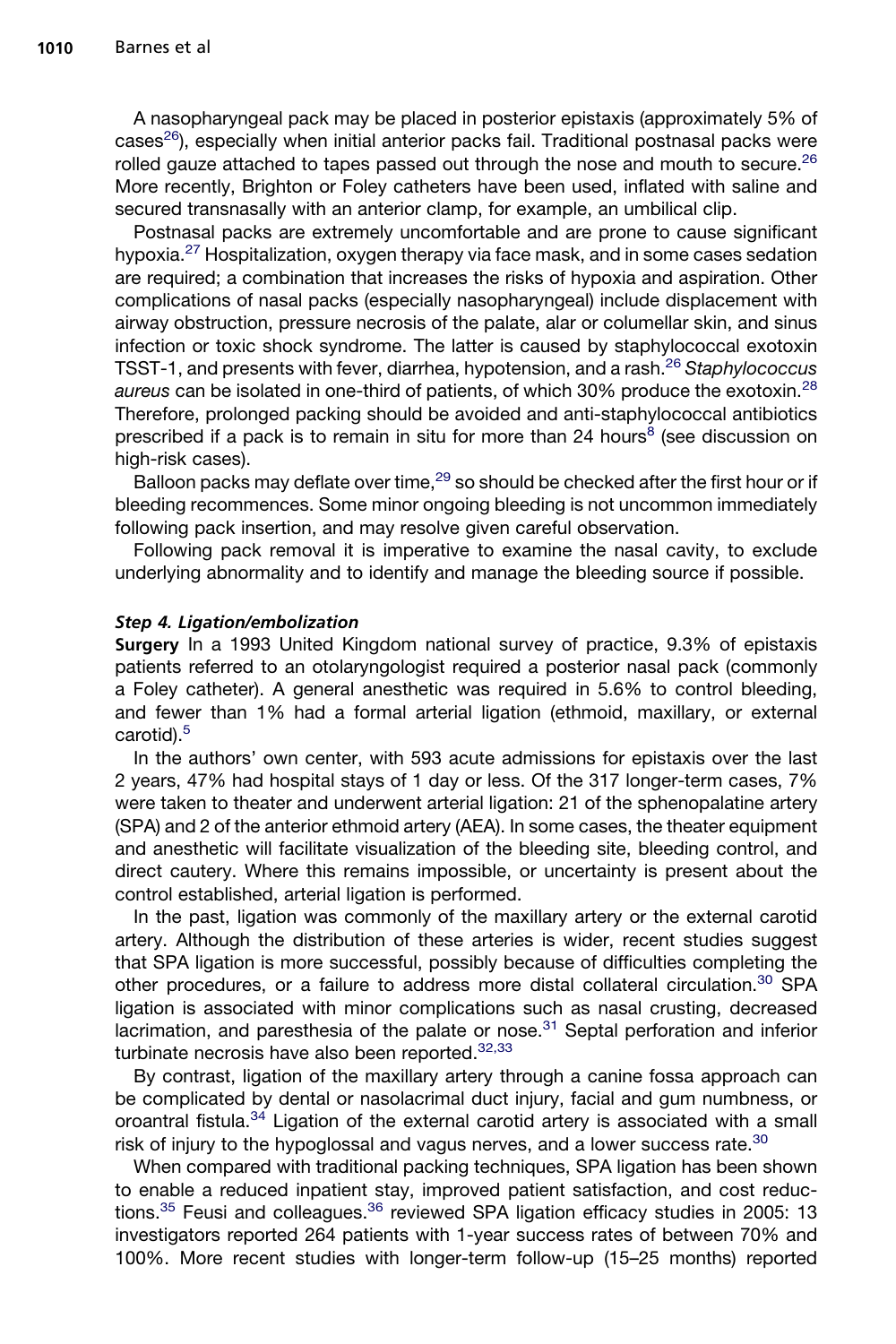success rates of between 75% and 100%. $37-40$  Ligation of all<sup>[41](#page-10-0)</sup> SPA branches is essential.<sup>[42](#page-10-0)</sup>

AEA ligation has an essential role in traumatic or postsurgical epistaxis, in which nasal or ethmoid bony injury leads to bleeding beyond the SPA distribution. Recent attempts have been made to avoid the external scar, performing AEA ligation by endonasal or transcaruncular approaches. The endonasal approach, first described by Woolford and Jones,  $43$  requires either an artery within a mesentry  $44$  or an approach to the artery through the lamina papyracea.<sup>[45](#page-11-0)</sup> The former was feasible in 20% or fewer of cases.[44](#page-11-0) The latter, performed through the lamina, appears to be safe and feasible in most cases, <sup>[45,46](#page-11-0)</sup> although this is likely an approach best left to expert hands. In both cases, preoperative or intraoperative computed tomography scans and image guidance are advised.

A transcaruncular approach is an appealing alternative. Morera and colleagues $47$ report a case series of 9 patients in which all were successful with no reported complications. For now, however, a pragmatic approach may be to use an endoscope in a conventional external approach, allowing the scar to be minimized.[48](#page-11-0)

The choice of surgical ligation type is a clinical decision, which must be based on the history and examination findings. Epistaxis traditionally has been defined as anterior or posterior, with posterior bleeds considered to relate to the Woodruff plexus. The definitions have been inconsistent, however, $49$  and the relevance of the Woodruff plexus recently questioned.<sup>[50](#page-11-0)</sup>

An understanding of the anatomy is essential for both surgeons and interventional radiologists. To this end, the reader is referred to excellent texts by Lee and colleagues<sup>[42](#page-10-0)</sup> and Biswas and colleagues. $51$ 

Interventional radiology: embolization Selective embolization of the maxillary or facial arteries should be considered in cases where surgical ligation fails, or is impossible because of anesthetic concerns. A variety of materials have been used including metal coils, Gelfoam, and cyanoacrylate glue. Success rates between 79% and 96% are reported.<sup>[52](#page-11-0)</sup> but complications are not uncommon: cerebrovascular accident, arterial dissection, facial skin necrosis, facial numbness, and groin hematoma can occur, with historic rates of up to 47% but only 6% in larger, more recent series.<sup>[53](#page-11-0)</sup>

Percutaneous angiography is performed to identify the vascular anatomy. Extravasation may suggest the site of epistaxis, but is not often seen. Radiopaque nasal packing (such as BIPP) must be removed. Selective embolization of the relevant arterial supply, typically the internal maxillary artery, reduces the hydrostatic pressure of blood to the nasal cavity, allowing hemostasis, which must be balanced against devascularizing the facial soft tissues. Embolization of the ethmoidal arteries is not possible; cannulation of the ophthalmic arteries carries a high risk of blindness.

#### Refractory Acute Epistaxis

Occasionally bleeding will continue (usually slowly or intermittently), despite all conservative measures, good nasal packs, examination under anesthetic, and even arterial ligations. In such cases, it is important to reconsider questions regarding anatomy and physiology.

#### For anatomy

Which side is it bleeding? Is it passing through a perforation, or around the choana? Has a competent practitioner visualized the area of bleeding directly? In cases with a history of trauma, is there an anterior ethmoid laceration, or a carotid aneurysm? Is there a role for further ligations of the bilateral sphenopalatine, or anterior and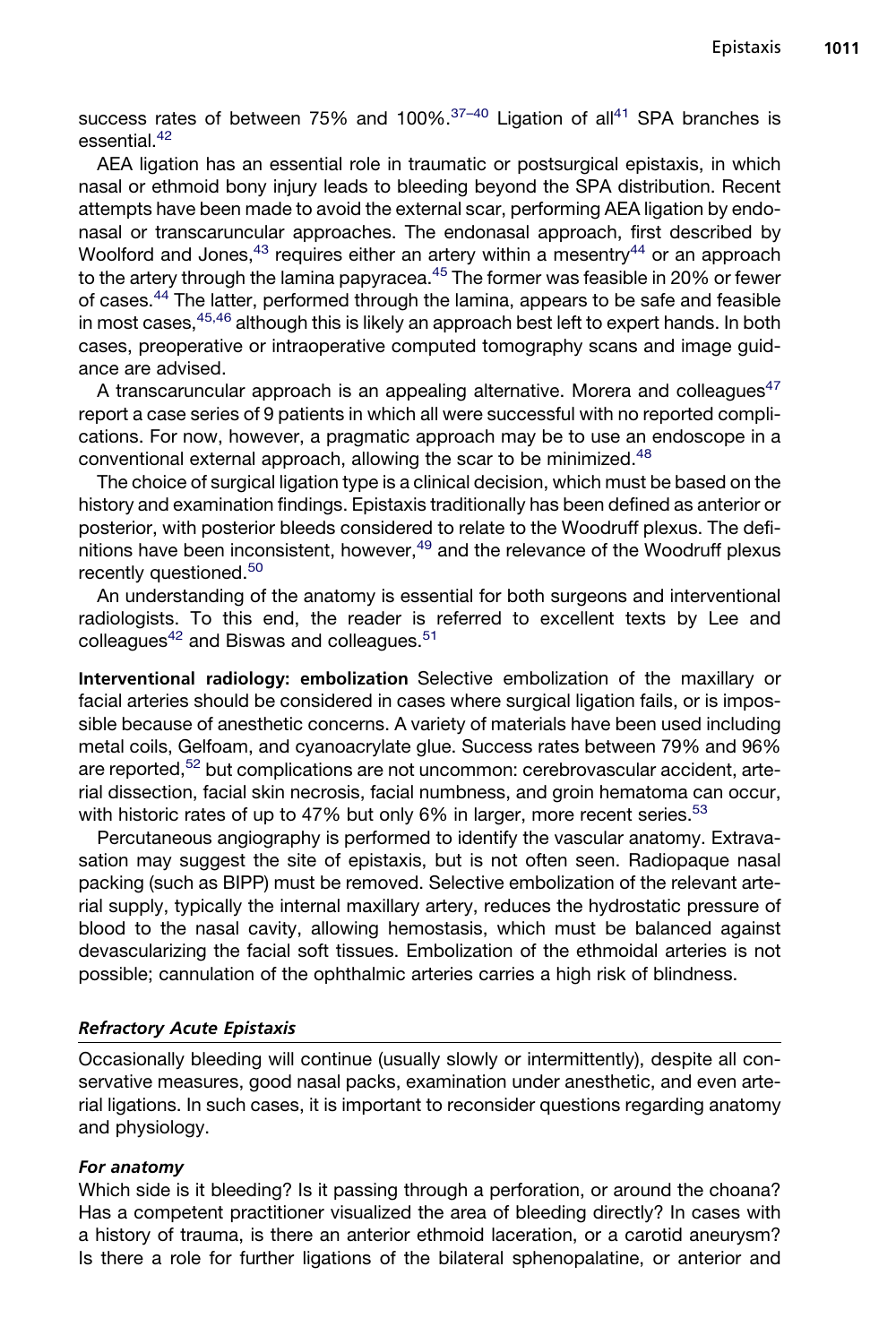posterior ethmoid arteries? Will a maxillary artery or external carotid ligation add anything (eg, minor contributions from the facial and greater palatine branches)? Will angiography be informative and potentially therapeutic?

## For physiology

Is the patient coagulopathic? Are they bleeding diffusely? Have measures been taken to reverse any drug-induced coagulopathy? If they have bled extensively, have their clotting factors been replaced? Has hypertension been addressed? Will tranexamic acid,<sup>[54](#page-11-0)</sup> topical hemostatics,<sup>[55](#page-11-0)</sup> or fibrin sealants<sup>[56,57](#page-11-0)</sup> help?

## Adjunctive Treatments

## Topical treatments

For the purposes of the current protocol, regarding epistaxis requiring admission, topical treatments are considered to be inappropriate as sole therapy. However, topical agents may have a role as an adjunct and, noting their efficacy in minor recurrent epistaxis, especially in childhood,<sup>[58](#page-11-0)</sup> the authors recommend them in all cases. Options include Naseptin cream (0.1% chlorhexidine dihydrochloride with 0.5% neomycin sulfate), petroleum jelly, Bactroban, triamcinolone 0.025%,<sup>[59](#page-11-0)</sup> and others.<sup>[60](#page-11-0)</sup>

## Ice packs

Ice packs are a tradition on many of our wards. When ice cubes are sucked, there is a measurable reduction in nasal blood flow assessed by nasal laser Doppler flowme-try.<sup>[61](#page-11-0)</sup> However, no change is seen when ice is applied to the forehead or neck.<sup>62</sup>

# Preventing Epistaxis Deaths

In 1961, Quinn<sup>63</sup> wrote of his own experience and reviewed previous cases of fatal epistaxes, recognizing the groups at risk; those with significant comorbidity (eg, ischemic heart disease, coagulopathy) and endonasal tumors, or following head and facial trauma or surgery. He advocated angiography following trauma, as well as "adequate blood replacement and an informed attitude toward surgical interruption of the blood supply." He also reported the association of anterior ethmoid bleeding with trauma, the use of ferrous sulfate, and the association of cranial nerve signs with internal carotid laceration or aneurism. His observations seem just as relevant today as then, and still address the most important issues; in particular, the recognition of high-risk groups and the need in such cases for early and relatively aggressive fluid resuscitation to prevent complications and deaths, most commonly in elderly patients with ischemic heart disease.

Quinn<sup>[63](#page-11-0)</sup> recognized the difficulty of balancing the need to transfuse anemic epistaxis patients against the risks, noting the possible contribution of a blood transfusion to the death of at least one patient. Prolonged admissions with nasal packs and poorly controlled bleeding will exacerbate this risk, and for these reasons Kotecha and colleagues<sup>[5](#page-9-0)</sup> recommended earlier surgical intervention in some elderly patients with compromised respiratory or cardiovascular systems.

In the current protocol, the authors recommend a transfusion threshold of 7 to 9 g/dL. This figure is based primarily on a study in critically unwell patients in which a restrictive policy (transfusion indicated if hemoglobin <8 g/dL cf <10 g/dL) was shown to improve survival outcomes, particularly in the young (<55 years) and those relatively less unwell.<sup>[64](#page-11-0)</sup>

Although rare, death in association with epistaxis has also been reported to occur through airway obstruction. Again, significant comorbidity (eg, neurologic impairment caused by preexisting disease or head injury) may be present. Airway obstruction secondary to nasal packing is a risk, attributable to either pack or clot dislodgment.<sup>[65](#page-12-0)</sup>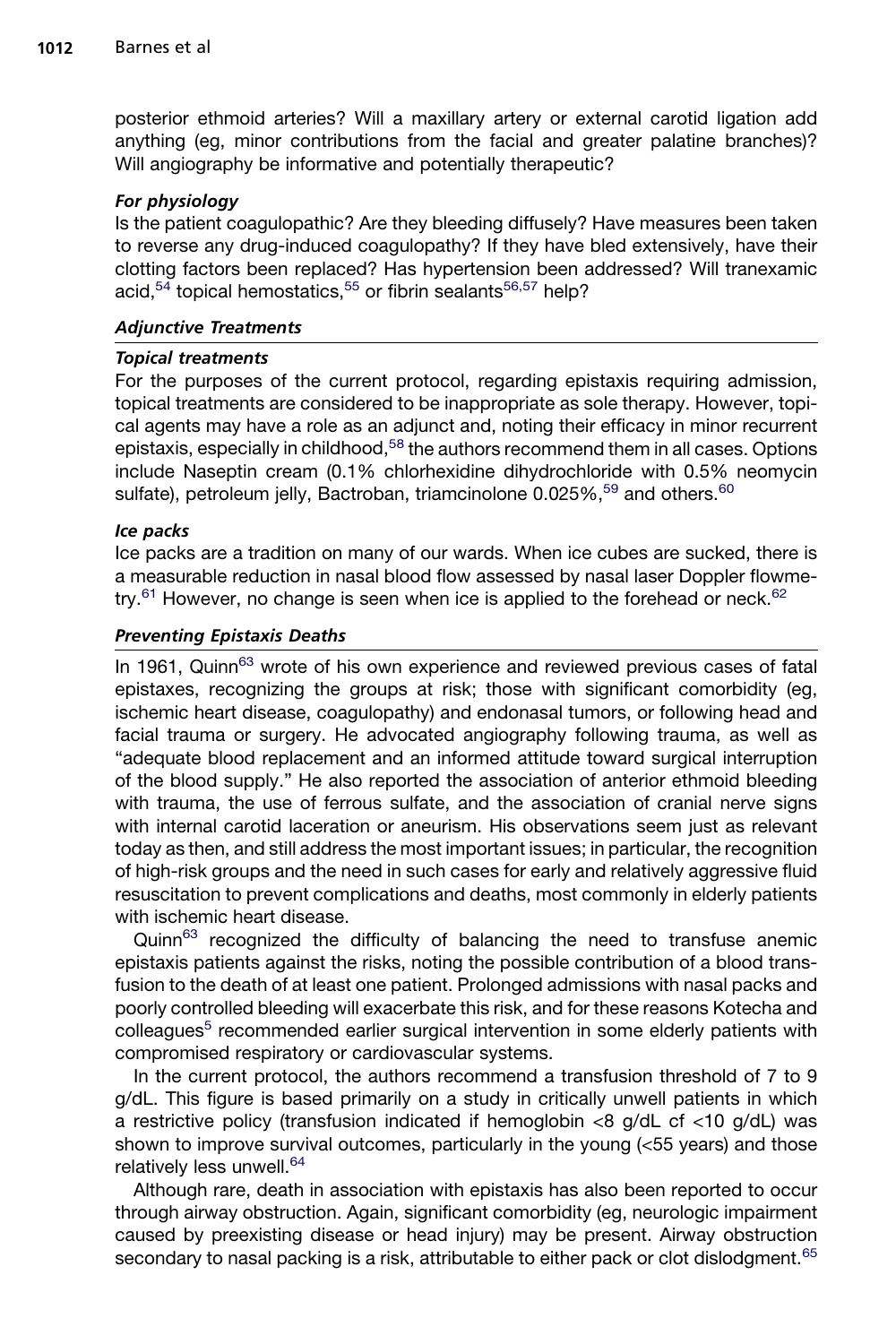In some patients, nasal obstruction itself can lead to significant arterial oxygen desaturation.[27](#page-10-0) Again, an awareness of these potential scenarios with appropriate measures to prepare the patient, protect the airway, and monitor oxygenation is important to prevent fatal complications.

The most common case report of death secondary to epistaxis relates to rupture of an internal carotid aneurysm, often of traumatic or surgical origin. In torrential bleeds of this nature, only early suspicion with angiography, coil occlusion, stenting, or sur-gical ligation of the aneurysm or the internal carotid in the neck will prevent death.<sup>[66](#page-12-0)</sup> In the operative context, Valentine and colleagues $67$  recently compared several measures for initial hemostasis in carotid injury, concluding that crushed muscle hemostasis followed by U-clip repair was the most effective, achieving primary hemostasis while maintaining vascular patency in all cases.

#### LITERATURE REVIEW ON EPISTAXIS

In reviewing the epistaxis literature, one is confronted with a wealth of expert opinion and descriptive articles. Few primary research studies are conducted, and those available focus on management techniques rather than on pathway decisions. Without placing the patients in the context of a management pathway, these studies may lack transferability; one's own patients may represent a different population at a different point in the pathway. It is for these reasons that a management pathway must be defined, and as a starting point the authors advocate the protocol described herein.

In developing a contemporary protocol, one must recognize the changing emphasis of epistaxis management with a move away from traditional approaches of prolonged admissions and reliance on extensive nasal packing. Refined arterial ligation procedures are increasingly commonly used, offering higher success rates and less morbidity. These procedures have facilitated shorter admissions, with happier patients as well as hospital managers.

The current protocol excludes contexts such as coagulopathy, hereditary hemorrhagic telangiectasia (HHT), and children, although useful generalizations can be made. Of admitted epistaxis patients, 62% have an iatrogenic coagulopathy (21% warfarin, 41% antiplatelet). This group requires longer inpatient stays and more aggressive management.<sup>[68,69](#page-12-0)</sup> Although management follows the same principles, the coagulopathy itself must be addressed, and care must be taken not to cause further trauma through aggressive cautery, nasal packing, or vascular intervention. Procoagulant dressings may be helpful. The authors hope to provide further guidance on the management of this group in a later article.

The authors are aware of several different approaches to epistaxis that have not been recommended in this guideline, from simple vasoconstrictor treatments<sup>[70](#page-12-0)</sup> to hot-water irrigation<sup>71-73</sup> or cryotherapy.<sup>[74](#page-12-0)</sup> Although efficacy studies are reported, few if any comparisons have been performed against conventional techniques in the context of a defined management protocol. It is hoped that this article will facilitate future scientific comparisons to allow the best timing of such interventions to be established.

As always, further research in the field is needed. Despite the frequency of epistaxis as a presentation, little formal research has been conducted. The authors recommend that any interventional studies place themselves in the context of the overall pathway of patient management, as well as tightly defining patient flow (stepwise by protocol) and demographics; for example, age, sex, blood pressure, anticoagulant use, other medications (including herbal), HHT, prior episodes, trauma or operative history,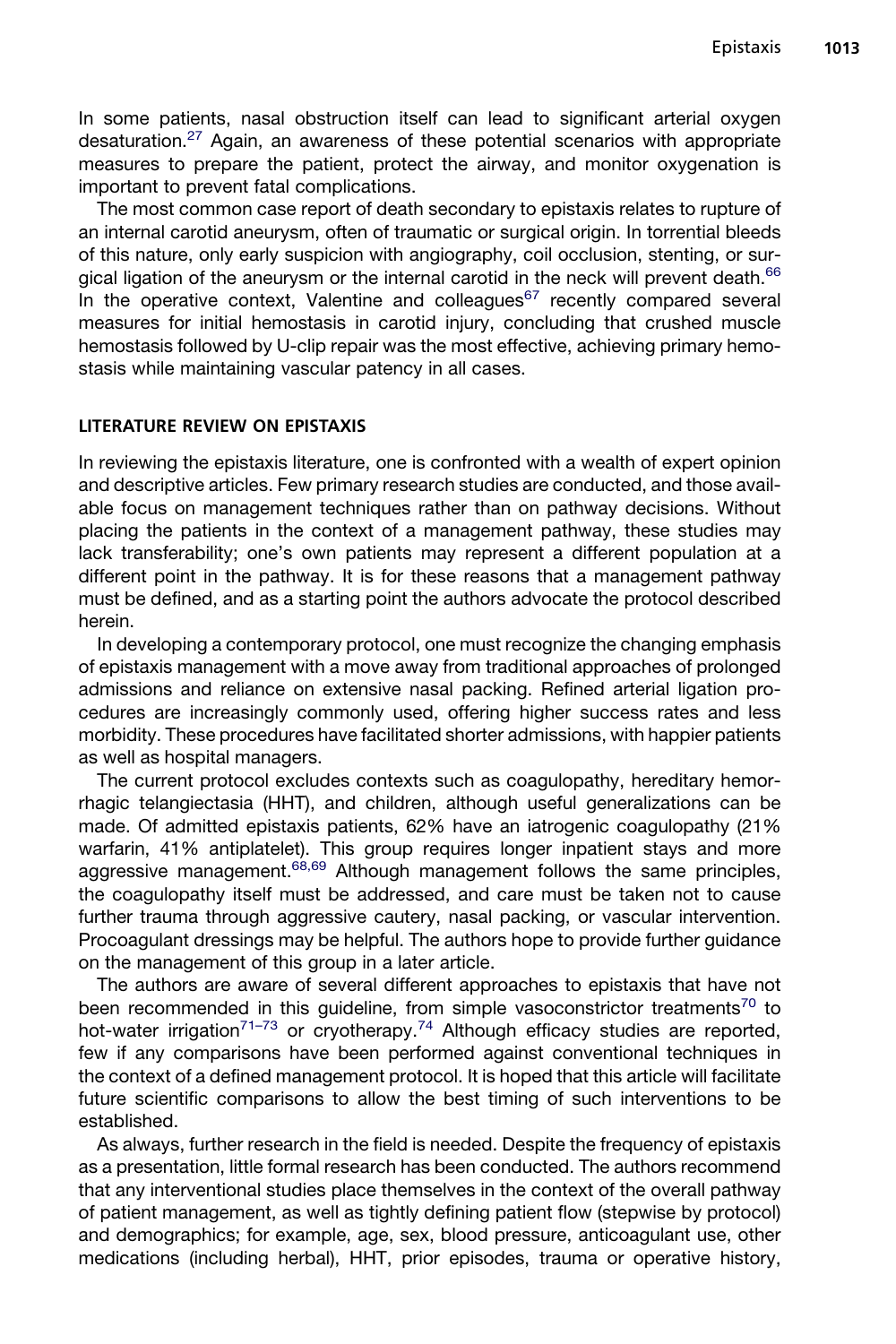<span id="page-9-0"></span>and so forth. The authors are developing an epistaxis admission data set, optically captured from an admission pro forma, and would be happy to hear from any other interested centers.

# **REFERENCES**

- 1. The Information Centre for Health and Social Care. 2011. Available at: [http://www.](http://www.hesonline.nhs.uk) [hesonline.nhs.uk](http://www.hesonline.nhs.uk) Accessed May 2011.
- 2. Juselius H. Epistaxis. A clinical study of 1,724 patients. J Laryngol Otol 1974;88: 317–27.
- 3. Centers for Disease Control and Prevention. National center for health statistics. Vitalstats; 2005. Available at: [http://www.cdc.gov/nchs/vitalstats.htm.](http://www.cdc.gov/nchs/vitalstats.htm) Accessed July 31, 2011.
- 4. Walker TW, Macfarlane TV, McGarry GW. The epidemiology and chronobiology of epistaxis: an investigation of Scottish hospital admissions 1995-2004. Clin Otolaryngol 2007;32:361–5.
- 5. Kotecha B, Fowler S, Harkness P, et al. Management of epistaxis: a national survey. Ann R Coll Surg Engl 1996;78:444–6.
- 6. McGarry GW. Nasal endoscope in posterior epistaxis: a preliminary evaluation. J Laryngol Otol 1991;105:428–31.
- 7. Kucik CJ, Clenney T. Management of epistaxis. Am Fam Physician 2005;71: 305–11.
- 8. Viehweg TL, Roberson JB, Hudson JW. Epistaxis: diagnosis and treatment. J Oral Maxillofac Surg 2006;64:511–8.
- 9. Middleton PM. Epistaxis. Emerg Med Australas 2004;16:428–40.
- 10. Upile T, Jerjes W, Sipaul F, et al. A change in UK epistaxis management. Eur Arch Otorhinolaryngol 2008;265:1349–54.
- 11. Katz RI, Hovagim AR, Finkelstein HS, et al. A comparison of cocaine, lidocaine with epinephrine, and oxymetazoline for prevention of epistaxis on nasotracheal intubation. J Clin Anesth 1990;2:16–20.
- 12. Supriya M, Shakeel M, Veitch D, et al. Epistaxis: prospective evaluation of bleeding site and its impact on patient outcome. J Laryngol Otol 2010;124: 744–9.
- 13. Thaha MA, Nilssen EL, Holland S, et al. Routine coagulation screening in the management of emergency admission for epistaxis—is it necessary? J Laryngol Otol 2000;114:38–40.
- 14. Padgham N. Epistaxis: anatomical and clinical correlates. J Laryngol Otol 1990; 104:308–11.
- 15. Sandoval C, Dong S, Visintainer P, et al. Clinical and laboratory features of 178 children with recurrent epistaxis. J Pediatr Hematol Oncol 2002;24:47–9.
- 16. Amin M, Glynn F, Phelan S, et al. Silver nitrate cauterisation, does concentration matter? Clin Otolaryngol 2007;32:197–9.
- 17. Lanier B, Kai G, Marple B, et al. Pathophysiology and progression of nasal septal perforation. Ann Allergy Asthma Immunol 2007;99:473–9 [quiz: 480–1, 521].
- 18. Schlosser RJ. Clinical practice. Epistaxis. N Engl J Med 2009;360:784–9.
- 19. Link TR, Conley SF, Flanary V, et al. Bilateral epistaxis in children: efficacy of bilateral septal cauterization with silver nitrate. Int J Pediatr Otorhinolaryngol 2006;70: 1439–42.
- 20. Maitra S, Gupta D. A simple technique to avoid staining of skin around nasal vestibule following cautery. Clin Otolaryngol 2007;32:74.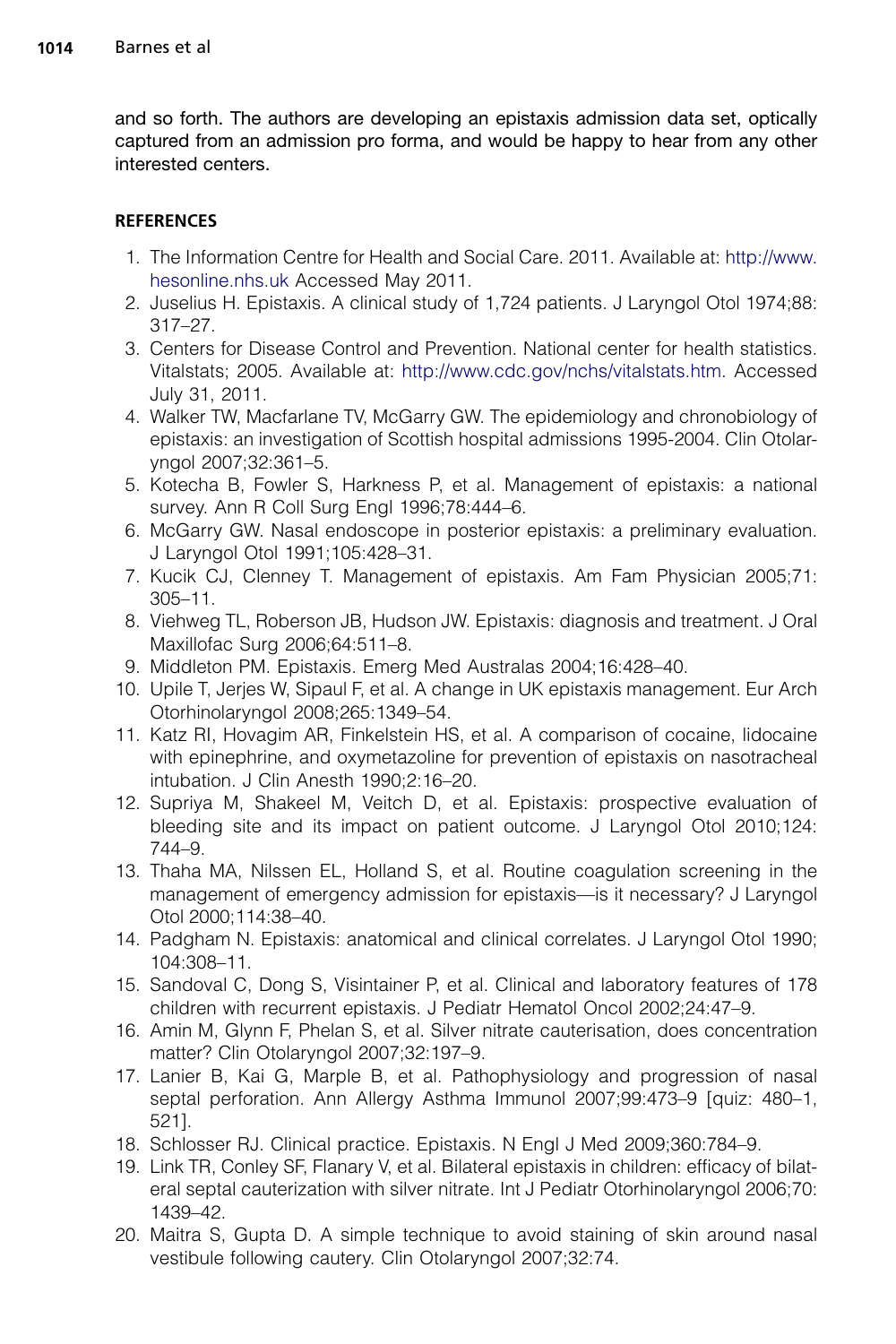- <span id="page-10-0"></span>21. Oxford Hands-on Science (H-Sci) Project: Chemical Safety Database. Chemical safety data: Silver nitrate; Available at: [http://cartwright.chem.ox.ac.uk/hsci/](http://cartwright.chem.ox.ac.uk/hsci/chemicals/silver_nitrate.html) [chemicals/silver\\_nitrate.html](http://cartwright.chem.ox.ac.uk/hsci/chemicals/silver_nitrate.html). Accessed August 17, 2011.
- 22. Kayarkar R, Parker AJ, Goepel JR. The Sheffield nose—an occupational disease? Rhinology 2003;41(2):125–6.
- 23. Mayall F, Wild D. A silver tattoo of the nasal mucosa after silver nitrate cautery. J Laryngol Otol 1996;110:609–10.
- 24. Nguyen RC, Leclerc JE, Nantel A, et al. Argyremia in septal cauterization with silver nitrate. J Otolaryngol 1999;28:211–6.
- 25. Toner JG, Walby AP. Comparison of electro and chemical cautery in the treatment of anterior epistaxis. J Laryngol Otol 1990;104:617–8.
- 26. Tan LK, Calhoun KH. Epistaxis. Med Clin North Am 1999;83:43–56.
- 27. Lin YT, Orkin LR. Arterial hypoxemia in patients with anterior and posterior nasal packings. Laryngoscope 1979;89:140–4.
- 28. Breda SD, Jacobs JB, Lebowitz AS, et al. Toxic shock syndrome in nasal surgery: a physiochemical and microbiologic evaluation of Merocel and Nugauze nasal packing. Laryngoscope 1987;97:1388–91.
- 29. Ong CC, Patel KS. A study comparing rates of deflation of nasal balloons used in epistaxis. Acta Otorhinolaryngol Belg 1996;50:33–5.
- 30. Srinivasan V, Sherman IW, O'Sullivan G. Surgical management of intractable epistaxis: Audit of results. J Laryngol Otol 2000;114:697–700.
- 31. Snyderman CH, Goldman SA, Carrau RL, et al. Endoscopic sphenopalatine artery ligation is an effective method of treatment for posterior epistaxis. Am J Rhinol 1999;13:137–40.
- 32. Gifford TO, Orlandi RR. Epistaxis. Otolaryngol Clin North Am 2008;41:525–36, viii.
- 33. Moorthy R, Anand R, Prior M, et al. Inferior turbinate necrosis following endoscopic sphenopalatine artery ligation. Otolaryngol Head Neck Surg 2003;129: 159–60.
- 34. Schaitkin B, Strauss M, Houck JR. Epistaxis: medical versus surgical therapy: a comparison of efficacy, complications, and economic considerations. Laryngoscope 1987;97:1392–6.
- 35. Moshaver A, Harris JR, Liu R, et al. Early operative intervention versus conventional treatment in epistaxis: randomized prospective trial. J Otolaryngol 2004; 33:185–8.
- 36. Feusi B, Holzmann D, Steurer J. Posterior epistaxis: systematic review on the effectiveness of surgical therapies. Rhinology 2005;43:300–4.
- 37. Harvinder S, Rosalind S, Gurdeep S. Endoscopic cauterization of the sphenopalatine artery in persistent epistaxis. Med J Malaysia 2008;63:377–8.
- 38. Nouraei SA, Maani T, Hajioff D, et al. Outcome of endoscopic sphenopalatine artery occlusion for intractable epistaxis: a 10-year experience. Laryngoscope 2007;117:1452–6.
- 39. Asanau A, Timoshenko AP, Vercherin P, et al. Sphenopalatine and anterior ethmoidal artery ligation for severe epistaxis. Ann Otol Rhinol Laryngol 2009; 118:639–44.
- 40. Abdelkader M, Leong SC, White PS. Endoscopic control of the sphenopalatine artery for epistaxis: long-term results. J Laryngol Otol 2007;121:759–62.
- 41. Holzmann D, Kaufmann T, Pedrini P, et al. Posterior epistaxis: endonasal exposure and occlusion of the branches of the sphenopalatine artery. Eur Arch Otorhinolaryngol 2003;260:425–8.
- 42. Lee HY, Kim HU, Kim SS, et al. Surgical anatomy of the sphenopalatine artery in lateral nasal wall. Laryngoscope 2002;112:1813–8.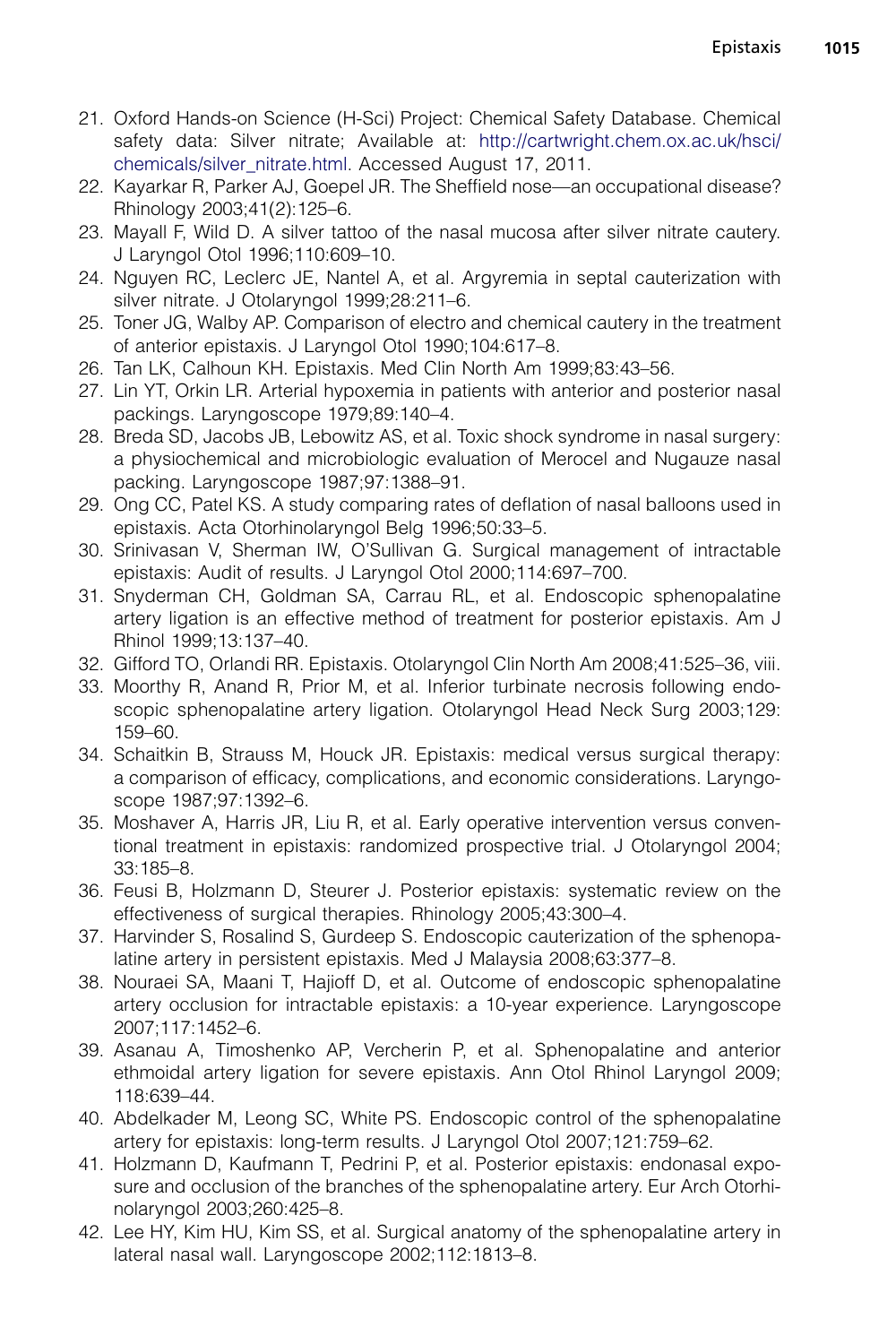- <span id="page-11-0"></span>43. Woolford TJ, Jones NS. Endoscopic ligation of anterior ethmoidal artery in treatment of epistaxis. J Laryngol Otol 2000;114:858–60.
- 44. Solares CA, Luong A, Batra PS. Technical feasibility of transnasal endoscopic anterior ethmoid artery ligation: assessment with intraoperative CT imaging. Am J Rhinol Allergy 2009;23:619–21.
- 45. Pletcher SD, Metson R. Endoscopic ligation of the anterior ethmoid artery. Laryngoscope 2007;117:378–81.
- 46. Camp AA, Dutton JM, Caldarelli DD. Endoscopic transnasal transethmoid ligation of the anterior ethmoid artery. Am J Rhinol Allergy 2009;23:200–2.
- 47. Morera E, Artigas C, Trobat F, et al. Transcaruncular electrocoagulation of anterior ethmoidal artery for the treatment of severe epistaxis. Laryngoscope 2011;121: 446–50.
- 48. Douglas SA, Gupta D. Endoscopic assisted external approach anterior ethmoidal artery ligation for the management of epistaxis. J Laryngol Otol 2003;117:132–3.
- 49. McGarry GW. Epistaxis. In: Gleeson M, Browning GG, Burton MJ, et al, editors. Scott-Brown's otorhinolaryngology, head and neck surgery. London: Hodder Arnold; 2008. p. 1596–608.
- 50. Chiu TW, McGarry GW. Prospective clinical study of bleeding sites in idiopathic adult posterior epistaxis. Otolaryngol Head Neck Surg 2007;137:390–3.
- 51. Biswas D, Ross SK, Sama A, et al. Non-sphenopalatine dominant arterial supply of the nasal cavity: an unusual anatomical variation. J Laryngol Otol 2009;123: 689–91.
- 52. Smith TP. Embolization in the external carotid artery. J Vasc Interv Radiol 2006;17: 1897–912 [quiz: 1913].
- 53. Elahi MM, Parnes LS, Fox AJ, et al. Therapeutic embolization in the treatment of intractable epistaxis. Arch Otolaryngol Head Neck Surg 1995;121:65–9.
- 54. Sabbà C, Gallitelli M, Palasciano G. Efficacy of unusually high doses of tranexamic acid for the treatment of epistaxis in hereditary hemorrhagic telangiectasia. N Engl J Med 2001;345:926.
- 55. Shinkwin CA, Beasley N, Simo R, et al. Evaluation of Surgicel Nu-Knit, Merocel and Vaseline gauze nasal packs: a randomized trial. Rhinology 1996;34:41–3.
- 56. Walshe P, Harkin C, Murphy S, et al. The use of fibrin glue in refractory coagulopathic epistaxis. Clin Otolaryngol Allied Sci 2001;26:284–5.
- 57. Walshe P. The use of fibrin glue to arrest epistaxis in the presence of a coagulopathy. Laryngoscope 2002;112:1126–8.
- 58. Kubba H, MacAndie C, Botma M, et al. A prospective, single-blind, randomized controlled trial of antiseptic cream for recurrent epistaxis in childhood. Clin Otolaryngol Allied Sci 2001;26:465–8.
- 59. London SD, Lindsey WH. A reliable medical treatment for recurrent mild anterior epistaxis. Laryngoscope 1999;109:1535–7.
- 60. Kara N, Spinou C, Gardiner Q. Topical management of anterior epistaxis: A national survey. J Laryngol Otol 2009;123:91–5.
- 61. Porter MJ. A comparison between the effect of ice packs on the forehead and ice cubes in the mouth on nasal submucosal temperature. Rhinology 1991;29: 11–5.
- 62. Teymoortash A, Sesterhenn A, Kress R, et al. Efficacy of ice packs in the management of epistaxis. Clin Otolaryngol Allied Sci 2003;28:545–7.
- 63. Quinn FB. Fatal epistaxis. Calif Med 1961;94:88–92.
- 64. Hébert PC, Wells G, Blajchman MA, et al. A multicenter, randomized, controlled clinical trial of transfusion requirements in critical care. N Engl J Med 1999;340: 409–17.